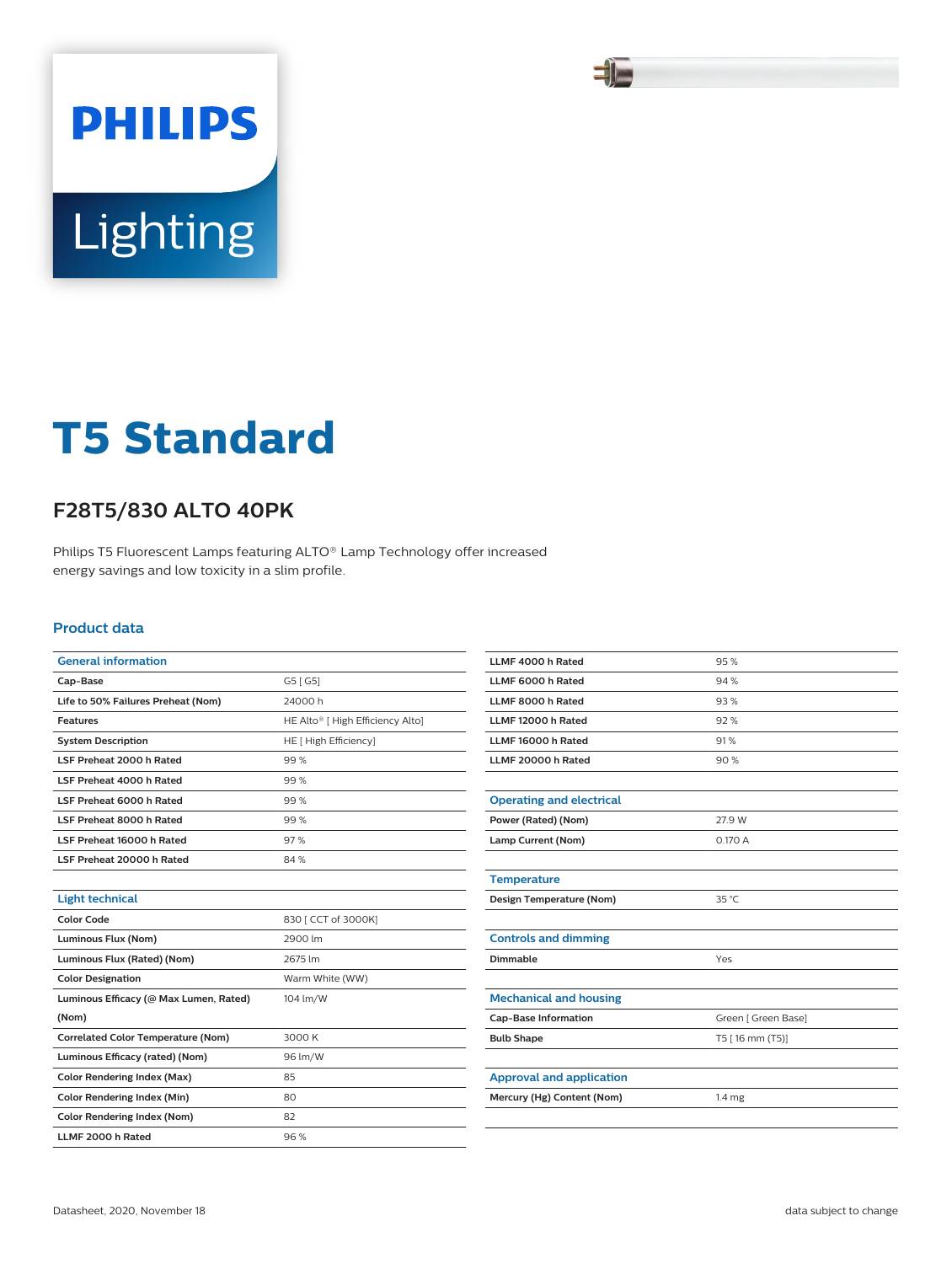#### **T5 Standard**

#### **Product data**

| Order product name                   | 28W/830 Min Bipin T5 HE ALTO |
|--------------------------------------|------------------------------|
|                                      | UNP/40                       |
| <b>EAN/UPC - Product</b>             | 046677230845                 |
| Order code                           | 230847                       |
| <b>Numerator - Quantity Per Pack</b> |                              |

| Numerator - Packs per outer box | 40                          |
|---------------------------------|-----------------------------|
| Material Nr. (12NC)             | 927990683022                |
| Net Weight (Piece)              | 104.500 g                   |
| <b>ILCOS Code</b>               | FDH-28/30/1B-L/P-G5-16/1150 |

#### **Dimensional drawing**

 $\begin{array}{c} \hline \end{array}$ 

| Product              | $D(max)$ A (max) |                                         | $B(max)$ $B(min)$ | C (max) |  |
|----------------------|------------------|-----------------------------------------|-------------------|---------|--|
| 28W/830 Min Bipin T5 | 17 mm            | 1149.0 mm 1156.1 mm 1153.7 mm 1163.2 mm |                   |         |  |
| HE ALTO UNP/40       |                  |                                         |                   |         |  |

**28W/830 Min Bipin T5 HE ALTO UNP/40**

#### **Photometric data**









#### **MASTER TL5 HE Life Expectancy 12 h cycle**

#### **Lifetime**



**MASTER TL5 HE Life Expectancy 3 h cycle**